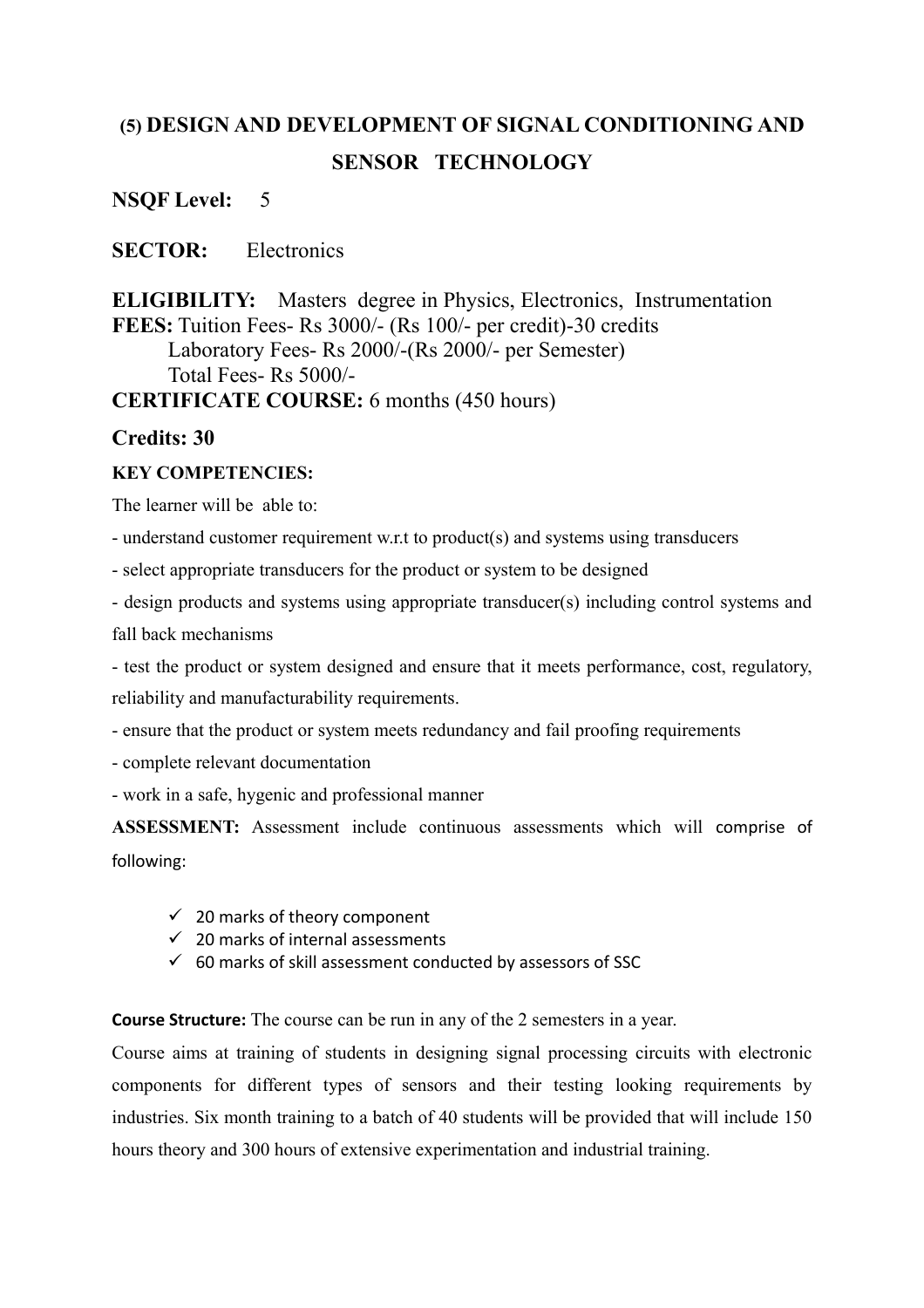#### **I. Structure:**

The significance of sensor technology is constantly growing. Sensors allow us to monitor our surroundings in ways we could barely imagine a few years ago. New sensor applications are being identified everyday which broadens the scope of the technology and expands its impact on everyday life.

The latest sensor equipment includes heart rate, electrical voltage, gas, light, sound, temperature, and distance sensors.

Sensors are at work in a wide variety of applications in construction, utilities, building management and office equipment. Increasing demands for monitoring safety and efficiency are being met by solutions custom-designed to perform reliably in some challenging environments.

These sensors, in turn, require signal conditioning before a data acquisition device can effectively and accurately measure the signal. Key signal conditioning technologies provide distinct enhancements to both the performance and accuracy of data acquisition systems.

The testing of these signals requires highly sophisticated instruments with very high precision. These facilities are partly available at a few centres in India but are limited for research activities. Large industries have their own R & D Centre and students training programmes as per their requirements. However small industries require trained manpower as well as easy R  $\&$  D facilities which they are unable to establish at their own. The proposed Centre will facilitate both students and small industries in design and testing of sensors along with signal conditioning components.

Students will be trained in designing and testing of sensors along with signal conditioning components by trained faculty both from academia and industries. The available design and testing instruments will be used by industries in design and testing of sensors along with signal conditioning components. In this way, the centre will provide a common plate form for students and industries. The students will realize the present day requirement of industries while industries will have an opportunity of finding suitable candidates for their work.

The Centre will provide an extensive training programme of six month duration for post graduate Electronics, Physics, Instrumentation students in designing and training of sensors along with signal conditioning components. This will include lecture programme of 150 hours and 300 hours of extensive experimentation and Industrial training.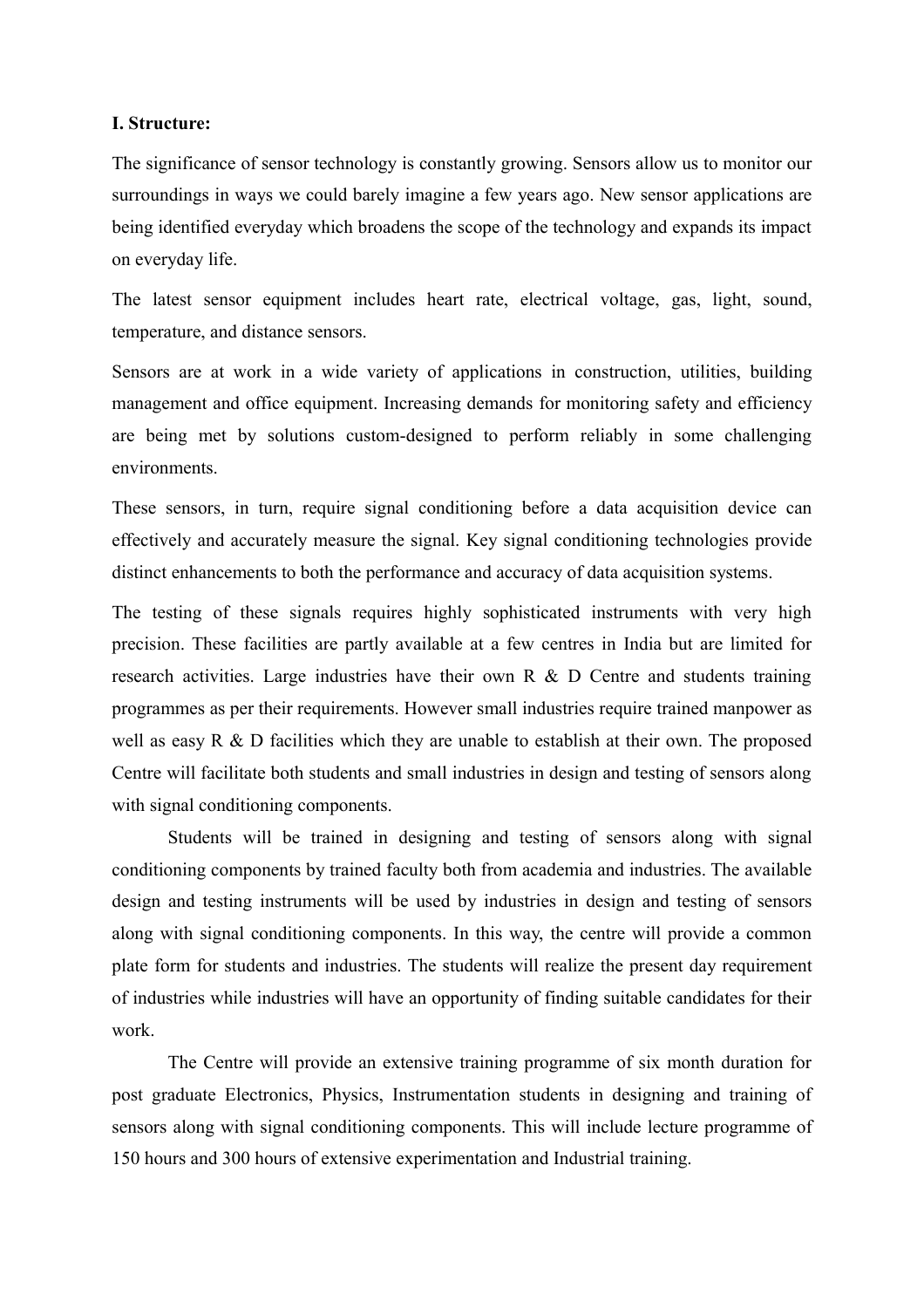The students will also have industrial exposure for realization of industrial requirements. The industries will also have a chance for face to face interaction with this centre. Hence this centre wills a common plate form for students and industries in fulfilling their mutual requirements.

#### **II. Course design:**

- (i) The course content of proposed six month course for students will have lecture programme of 150 hrs, 300 hrs for lab training and Industrial Training
- (ii) The 200 hrs duration extensive lab work will include designing of prototype and their lab testing.

#### **III. Course content:**

The lecture programme will have following modules. These modules will include introduction to Sensor and Transducer parameters, Actuators, passive and active filters, design techniques for interfacing components, measurement techniques, basics of OPAMP, ADC, DCA etc.

**Sensors:** Chemical sensors, Optical sensors, Optical fibre sensors

**Transducers:** Displacement, Level, Pressure, Flow, Temperature etc.,

**Actuators:** Mechanical, Electrical, Hydraulic and Pneumatic actuators.

**Signal Conditioning Elements:** Bridges: Basic circuit theorems, DC Bridges, AC bridges, Concept, Design Consideration, Wein Bridge etc., analysis and design. EMI effects and EMC measures, Shielding and grounding techniques, Enclosure design guidelines.

**Analog Signal Conditioning:** Operational Amplifier, Characteristics, Specifications, Basic amplifier configurations and Application; Single ended and differential signals, Instrumentation Amplifier, Active filters, F to V and V to F conversion, Phase lock loop.

**Analog and Digital Interface:** Analog to Digital convertors, Digital to Analog convertors, Applications of DACs, Study of typical ICs, Problems on Analysis and designing.

**Digital Signal Processing:** Time domain and frequency domain signal representation, impulse response, Fourier transform, Digital filter design, Isolation and Interfacing filtering.

#### **IV. Protocols for outreach**

The proposed course aims a rigorous six months long training of students looking present days requirements of Automation in industries. The minimum qualification of students for this six months training course will be M.Sc. Physics, Electronics, Computer, Instrumentation or B.E/Tech. in Electrical / Electronics & Communication / IT.